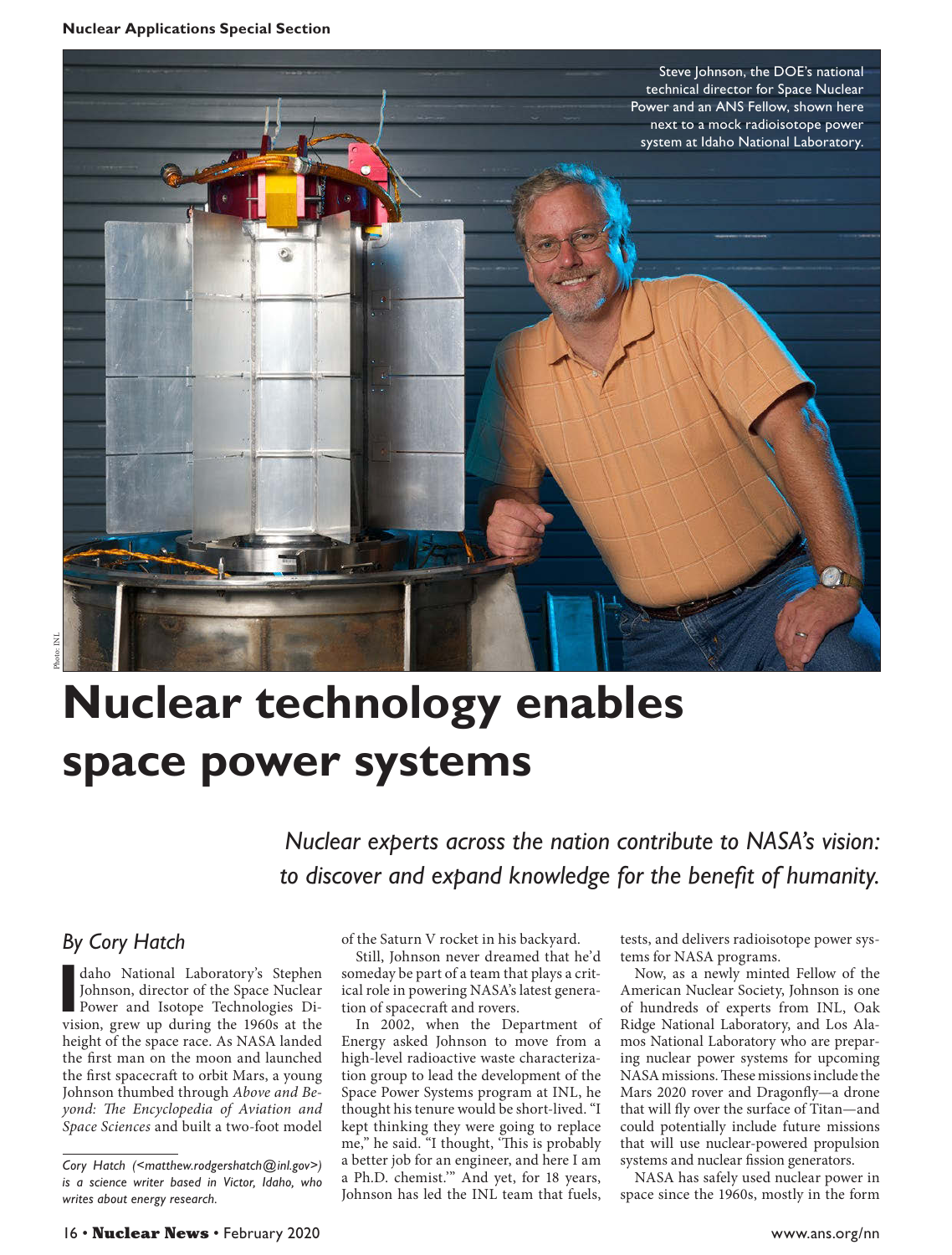

Workers examine a video screen showing the interior of the Multi-Mission Radioisotope Thermoelectric Generator prior to fueling.

of radioisotope thermoelectric generators (RTG). RTGs convert heat from the radioactive decay of plutonium-238 into electricity using specialized thermocouples—devices that make electricity without moving parts that might fail during a long space mission.

RTGs are used whenever lack of sunlight, rugged conditions, or the length of the mission necessitate a robust, longlived power supply. They have provided power and heat for both Voyager spacecraft, Cassini, Galileo, the Viking landers, Mars rover Curiosity, New Horizons, and more than two dozen additional satellites, spacecraft, and vehicles.

Researchers began developing RTGs in the late 1950s at Mound Laboratories in Miamisburg, Ohio. The lab produced the first plutonium-powered RTG in the mid-1960s. The lab continued making nuclear power systems for NASA until, in the aftermath of 9/11, the DOE made the decision in 2002 to move the radiological facility to INL for increased security. With the New Horizons mission to Pluto slated to launch in 2006, Johnson was tapped to lead efforts to move the materials from Mound Laboratories, build the new Space and Security Power Systems Facility at

INL, hire and train a staff, and fuel the New Horizons RTG.

The short timeline to plan, build, and staff the facility meant some missed deadlines. "We were supposed to have the power system down in Florida in July of 2005," Johnson said. "We didn't even start fueling it until August. Still, as long as you have everything at the finish line by the time it launches, all is forgiven."

## **Working in lockstep**

More recently, the DOE has tasked the three national laboratories with producing Pu-238 to replace its diminishing stockpile, in addition to making and fueling RTGs. "This is a program that really requires all three of the national labs to be in lockstep," said Robert Wham, Pu-238 supply program manager at ORNL. "In a lot of programs, you do individual research projects. In this case, we've got dozens and dozens of people at each site who have to be focused on an effort and a schedule."

Each step is carefully documented to make sure NASA gets the high-quality products it needs for a successful mission. "We have a coordinated approach to quality assurance," Johnson said. "If you start with the finished product and work backwards, all the raw materials have to have proof that you met NASA's specification.'

Wham's team at ORNL is responsible for receiving the neptunium-237 from INL, fabricating the Np-237 into a target, irradiating the target in the High Flux Isotope Reactor (INL's Advanced Test Reactor is another reactor capable of performing the irradiation step), and then separating the resulting mixture of Pu-238, Np-237, and fission products.

First, experts blend a powdered form of Np-237 with aluminum powder, press the mixture into pellets about the size of a pencil eraser, and load those pellets into aluminum tubing that is welded closed to make a fabricated target. These targets are grouped in bundles, and the bundles are placed in one of the two reactors, where they are bombarded with neutrons for multiple reactor operating cycles. After the targets are irradiated, they're allowed to cool in the local reactor pool and are then moved to ORNL's Radiochemical Engineering Development Center, where they are chemically processed. The aluminum is removed, at which point the mixture consists of 85 to 90 percent re-

Photo: INL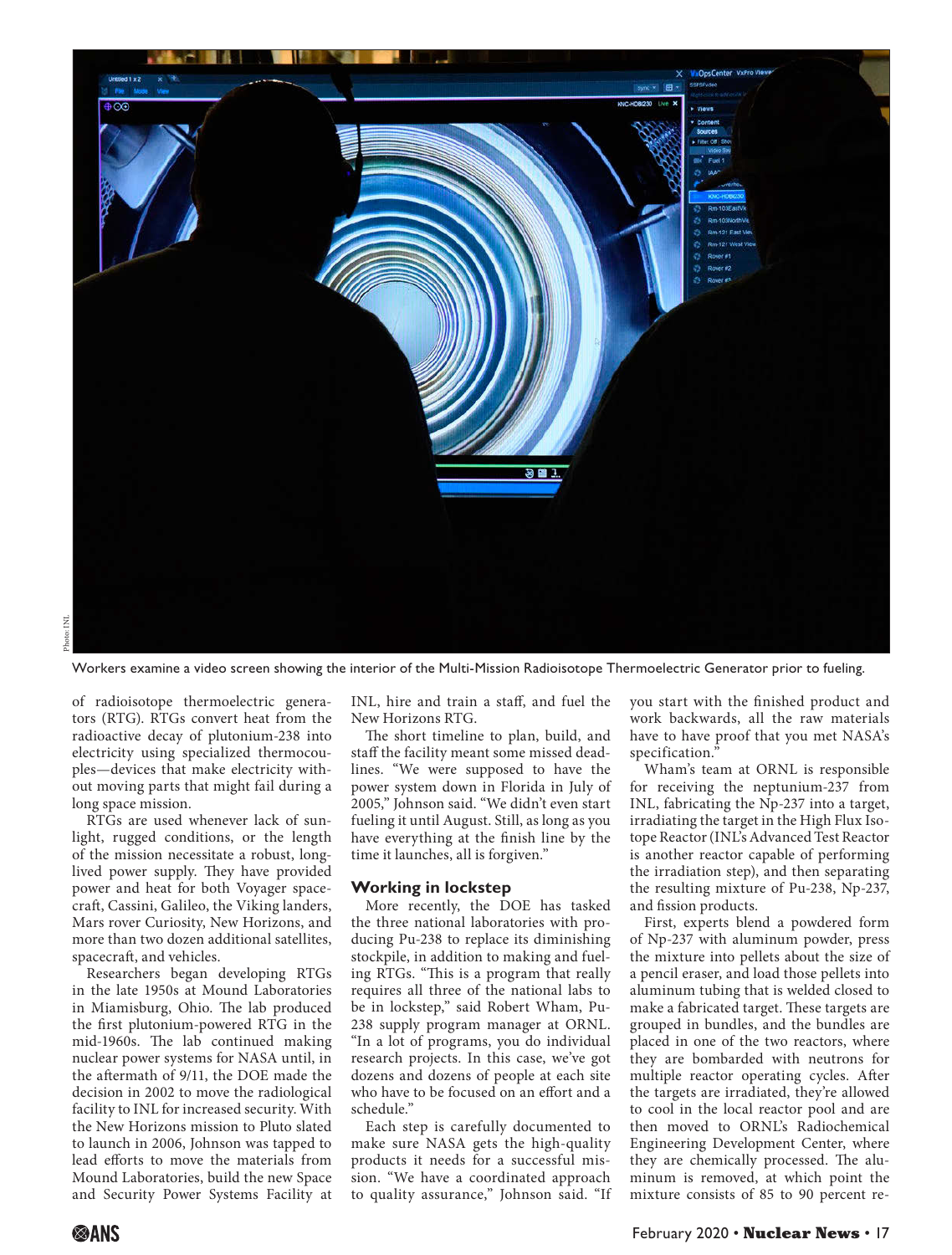

Inside a glove box at Idaho National Laboratory, heat sources are stacked (top center) and loaded into the radioisotope thermoelectric generator (lower center) for NASA's Mars 2020 mission.

sidual Np-237 and 10 to 15 percent newly produced Pu-238, with small quantities of other isotopes. The two key materials, plutonium and neptunium, are separated, and the Pu-238 is converted to an oxide. The Np-237 is recycled back to the target fabrication step. The Pu-238 is then packaged in special shipping containers and sent to LANL. Starting in 2027, the new Pu-238 from ORNL will be integrated into the fueling process. For now, the existing inventory of Pu-238 is used to power NASA's nuclear power systems.

Another team at ORNL fabricates iridium clad vent sets—special containers that encapsulate the plutonium during the mission—as well as carbon-bonded carbon fiber insulators. The clad vent sets and insulators are eventually incorporated into the General Purpose Heat Source (GPHS) module, a graphite housing that serves as yet another layer of containment for the Pu-238 during the mission.

Fabricating the iridium clad vent sets is a time- and labor-intensive process that involves pressing, sintering, melting, heat treating, grinding, extrusion, and acid cleaning steps, said George Ulrich, ORNL's radioisotope power systems program manager. "We start with iridium powder," Ulrich said. "To go from the raw powder to the finished blank and foil [the alloy precursors that are eventually fabricated into a clad vent set] is a nine-month process. Going from blanks to a finished clad vent set is another six-month process."

A filter called a frit is also fabricated and welded to the clad, allowing the helium decay gas from the Pu-238 to escape, but not the Pu-238 itself. The iridium clad is designed to deform without breaking in the event of a launch or reentry accident.

At LANL, the Pu-238 from ORNL is blended with existing inventory and again chemically processed to separate out uranium and to meet NASA's specifications, according to Jacquelyn Lopez-Barlow, radioisotope power systems manager at LANL. The Pu-238 oxide is then compressed into ceramic pellets and placed into the iridium clad, and the clad is welded shut.

The fueled clad goes through a decontamination step so that it can be removed from the glove box for quality checks, including a leakage test, ultrasonic testing, radiography, calorimetry, and neutron-emission testing. The fueled clads are then shipped to INL, where they are stored in a flight-ready state for future RTG fueling.

As needed, LANL experts can also perform impact testing on the fueled clads and, in some instances, an assembled GPHS module that is shipped back from INL. "We do all the nuclear impact testing on the components," Lopez-Barlow said. "We get a fuel clad or a module assembly, and we will shoot it at a steel plate to validate manufacturing performance."

At this point, experts from INL have received all the components necessary to fuel the RTGs, the devices that convert heat from Pu-238 into electricity. Since 2003, NASA's RTGs have been manufactured by a private company out of Los Angeles, Calif., called Aerojet Rocketdyne.

At INL, the unfueled RTG is removed from its shipping container, tested, and moved into a glove box where the radioactive fuel can be safety inserted. The fuel from LANL is removed from several layers of shielding in a protective glove box.

Experts place fueled clads into the GPHS module, a carbon composite housing. Four fueled clads go into each heat source. The RTG designed for the Mars